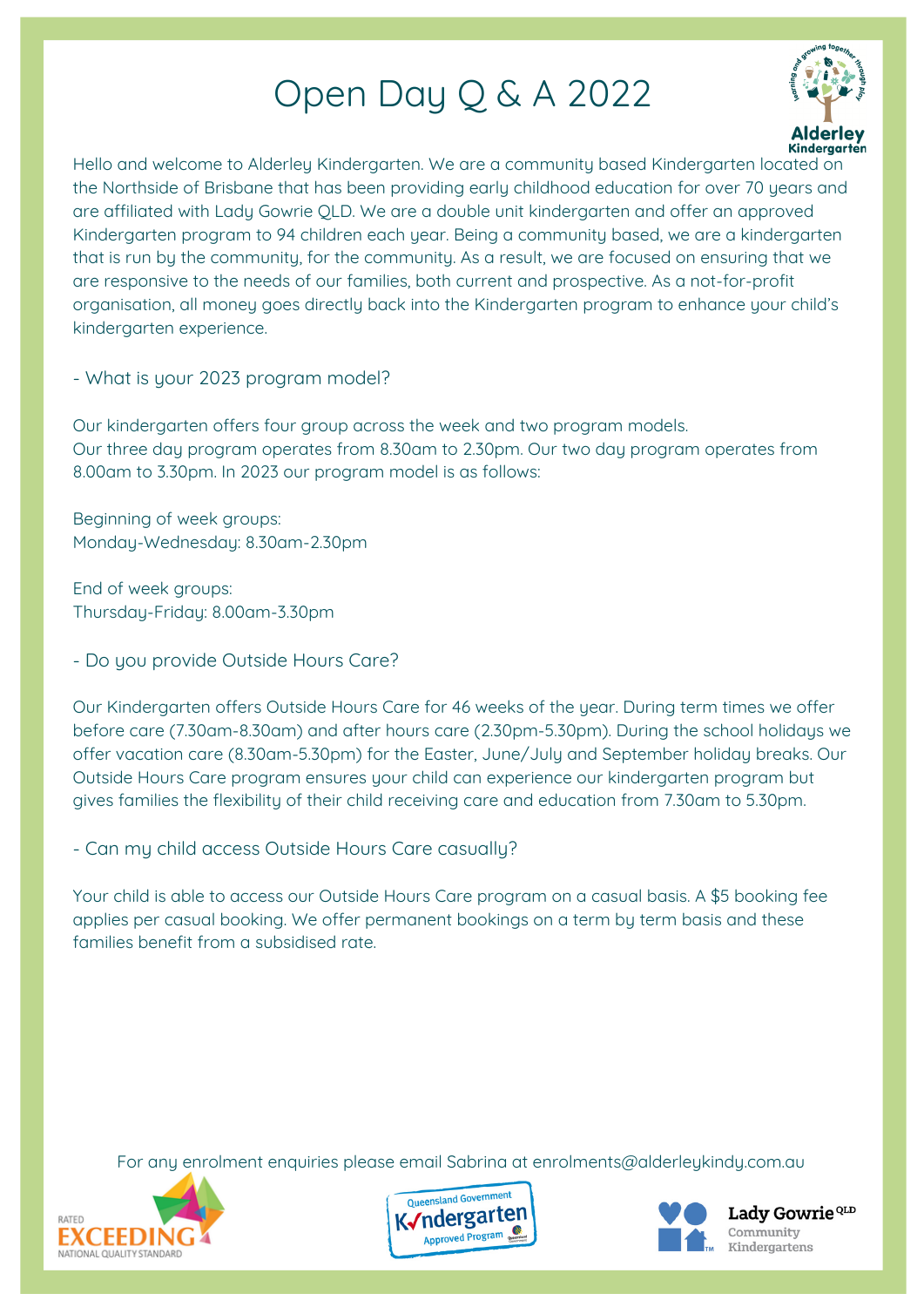

#### - What makes a community kindergarten different?

A strength of a community kindergarten is that, similar to schools, we have the same classes with the same teacher and educator across the year. That means that the same children attend for the same program. Your child will know who will be there every day they come to Kindergarten and the children arrive and leave together. This provides continuity to a child and supports them in feeling safe and secure. When a child feels safe and secure they are more likely to take safe risks within the environment and with their learning.

Another strength is that we just have the kindergarten age group, so the year prior to going to school. Our teachers and educators are experts on this age group and can tailor our educational program to specifically support kindergarten age children. We have a deep awareness of where the children are now, so their sense of being, as well as knowing where they are going and transitioning to, so who they are becoming. We are connected with local schools and prep teachers and engage in regular dialogue to ensure that children are able to leave our kindergarten and thrive within a prep environment.

#### - Could you please give an example of a daily timetable?

Our sessional program follows the same daily routine. This gives children a sense of consistency and continuity as they can predict what is going to happen next. The day has a balance between teacher led experiences and emergent ideas from the children, all supported by our philosophy of learning through play. No matter what group your child is in, the daily routine is the same. Children arrive at the same time and complete activities on our large mats while we wait for the remainder of the class to arrive. As the year progresses there might be activities for children to complete on the verandahs such as 'signing in', which supports their early literacy skills. We play a 'gathering song' which symbolises to the children that we are going to begin our day. We then have our first group time together where we welcome everyone and begin discussing our plans for the day. As we are a double unit kindergarten, we alternate between the outdoor learning space. After our morning meeting one group will go outside while the other group will stay inside. This is alternated on a weekly basis. During our indoor and outdoor sessions our teaching staff support and extend on the children's learning, observe the children in their play, engage in follow up experiences that have come from past days at Kindy. Following this first session we have our morning tea together outside under the shade of our umbrellas. We then gather for a story before commencing the second session where the group that was inside goes outside and vice versa. Following this we have a music session together before our lunch. After lunch is our rest and relaxation time. Then, depending on your group, the short day program get ready to go home and our long day program has another session either inside or outside depending on our intentional teaching and the children's emergent ideas.

For any enrolment enquiries please email Sabrina at enrolments@alderleykindy.com.au





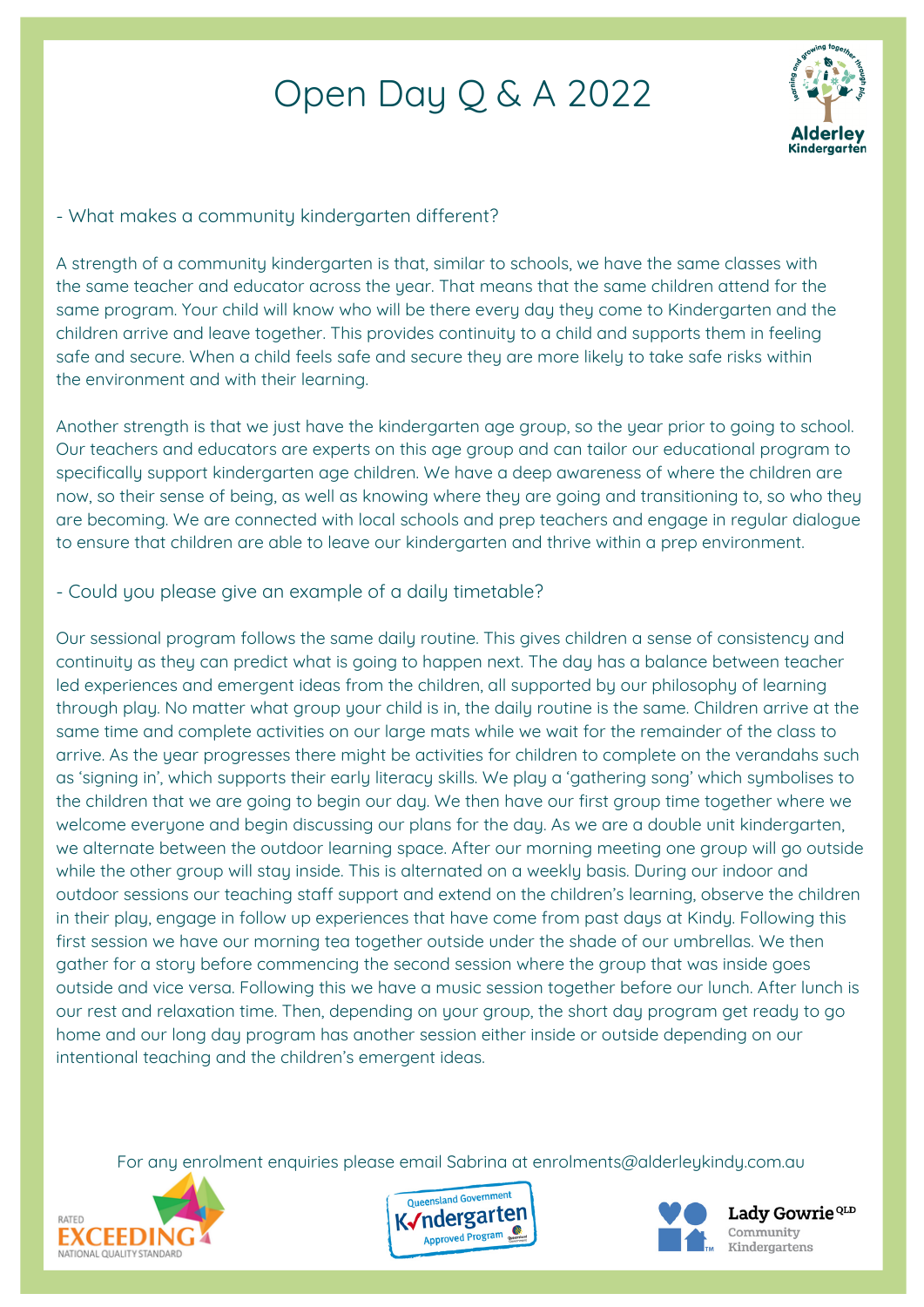

### - Do the kindy kids still have sleep/quiet time?

We feel it's important that children recognise and respond to their bodies need for rest. In such a busy world being able to slow down and rest is an important skill to develop. Following our lunch time we do encourage the children to have some quiet time. We will read the children a book which gives the children who need to sleep some time to do so. Children who do not sleep can then complete some quiet activities such as reading books, busy bags etc. Our quiet time is usually no longer than half an hour.

### - How much time is spent on the learning curriculum per day as opposed to play?

Our kindergarten program is based on the Queensland Kindergarten Guidelines which is a curriculum specific to the kindergarten age group. Learning through play is the basis of this curriculum and our philosophy, it is also the most developmentally appropriate way to engage children in their learning and is supported by research. some people might look at what children are doing and go' they're just playing' but play is real learning and it's how young children learn. This doesn't mean though that children are left to their own devices all day every day. This is why the role of the teacher/educator is so important within our kindergarten program. Our teaching staff create an environment that supports and engages children based off the learning outcomes of our curriculum. We also support and scaffold children in their play and extend their learning based on their interests. As previously mentioned, our daily routine provides a balance of teacher led experiences (for example, our group times) and emergent learning from the children. So for example, the children might be interested in tea parties. We will intentionally set up these spaces within our kindergarten environment and support the children as they socially engage in their play. From here, we might brainstorm what we know about tea parties, which encourages their language skills and sense of belonging and plan to create a café. We will encourage children to make signs so that others know that it is a café, make menus which encourages their writing skills, discuss paying for the items which brings in numeracy… the possibilities to this interest are really only limited by our imagination. What this really highlights is that 'learning' doesn't happen in isolation within our kindergarten program. It's influenced by the world around us and our interactions with people within the environment. It also provides real-world applications to the children's learning. Literacy and numeracy are not an 'add on' with a number or letter of the day. Instead they are embedded and relevant to the children's current interests and development.

For any enrolment enquiries please email Sabrina at enrolments@alderleykindy.com.au





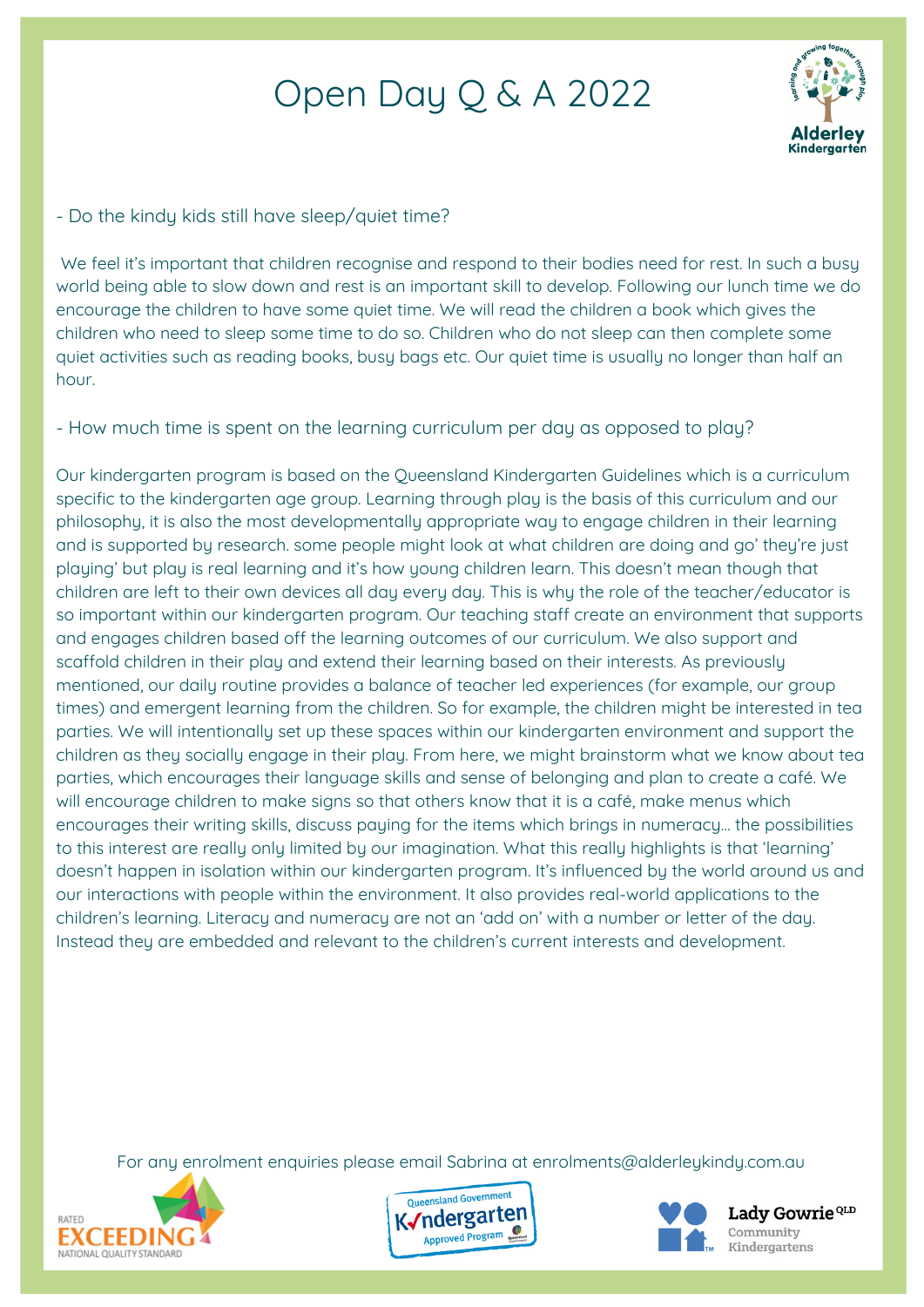

- Could you please tell me the pros and cons of the two day vs three day kindy program? Especially for a child that has never attended daycare. Which program would best prepare him for school?

Both of our program offer benefits to families for a variety of reasons and all programs will support your child's preparation for school. Each group has the same children and same teacher and educator that attend which provides continuity to your child, which is particularly important if they have never been in care before. The two day program can suit families who require a longer sessional day but don't need to access before or after care. The three day program can be suitable for families who may work on those days and either have the flexibility to pick up their child at 2.30pm or will access our outside hours care program for these days. I would suggest looking at what days best suit you and your lifestyle and then reflecting on whether you need before or after care. If you don't need extended hours then the three days might be best; but if you need that little bit of extra time then the two days could be more appropriate.

- How does the Alderley Kindy program support children's development and prepare them for school?

Our teachers and educators are experts of the kindergarten age group and have created a kindergarten program that acknowledges where children in this age group are, so their sense of being, as well as an awareness of where they are transitioning to, so their sense of becoming. We are in network groups with local schools and prep teachers where we can discuss and collaborate on how to best support the transition between kindy and prep. Our learning program provides a holistic education to develop the whole child. It is through play based learning that we embed early literacy and numeracy skills to ensure that they are relevant to the child's current interests and development. Of most importance to us within this kindergarten year is supporting the children's social and emotional skills. This is so important as a child transitions into formal schooling. If you can imagine a child knowing all of their sounds, letters and numbers but not yet able to regulate their body to sustain attention, or not able to regulate their emotions if things aren't going how they planned; their 'learning' brain isn't able to turn on because their 'survival' brain is being activated. A lot of our intentional teaching is focused on supporting children with the tools and tricks they can use to navigate their world as competent and capable people.

For any enrolment enquiries please email Sabrina at enrolments@alderleykindy.com.au